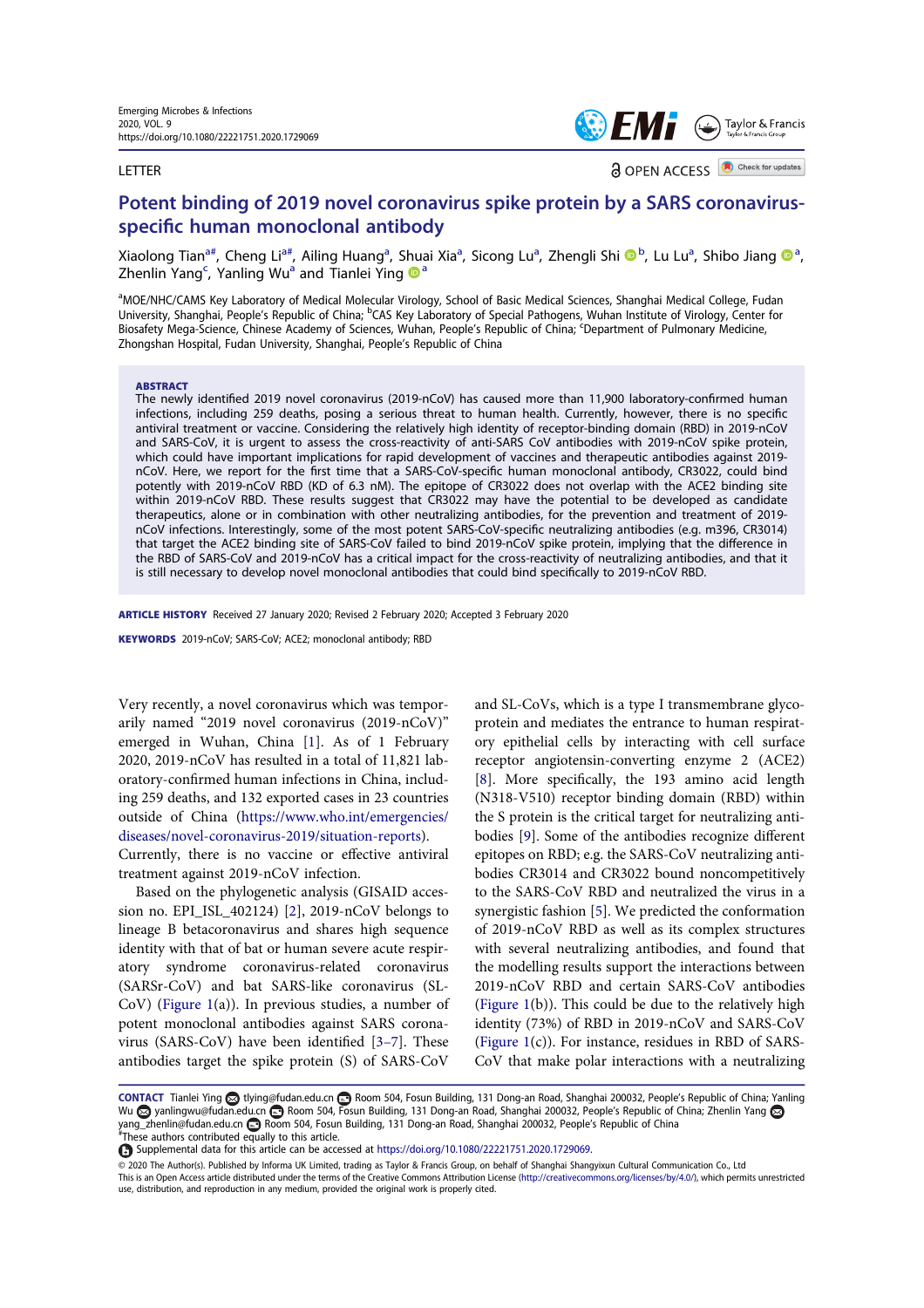

Figure 1. (a) Phylogenetic analysis of 2019-nCoV spike glycoprotein from its protein BLAST sequences. The neighbour-joining tree was constructed using MEGA X, tested by bootstrap method of 2000 replicates, and edited by the online tool of iTOL (v5). (b) The simulated model of 2019-nCoV RBD binding to SARS-CoV-RBD-specific antibodies (m396, 80R, and F26G19). (c) Protein sequence alignment of 2019-nCoV and SARS-CoV RBD, showing the predominant residues that contribute to interactions with ACE2 or SARS-CoV-specific antibodies. (d) The comparison of the complex structures of SARS-CoV-RBD and SARS-CoV-RBD-specific antibodies (shown in the first row) and models of 2019-nCoV-RBD and SARS-CoV-RBD-specific antibodies (shown in the second row). (e) Binding of monoclonal antibodies to 2019-nCoV RBD determined by ELISA. (f) Binding profiles of 2019-nCoV RBD to ACE2 and antibodies, and (g) competition of CR3022 and ACE2 with 2019-nCoV RBD measured by BLI in OctetRED96. Binding kinetics was evaluated using a 1:1 Langmuir binding model by ForteBio Data Analysis 7.0 software.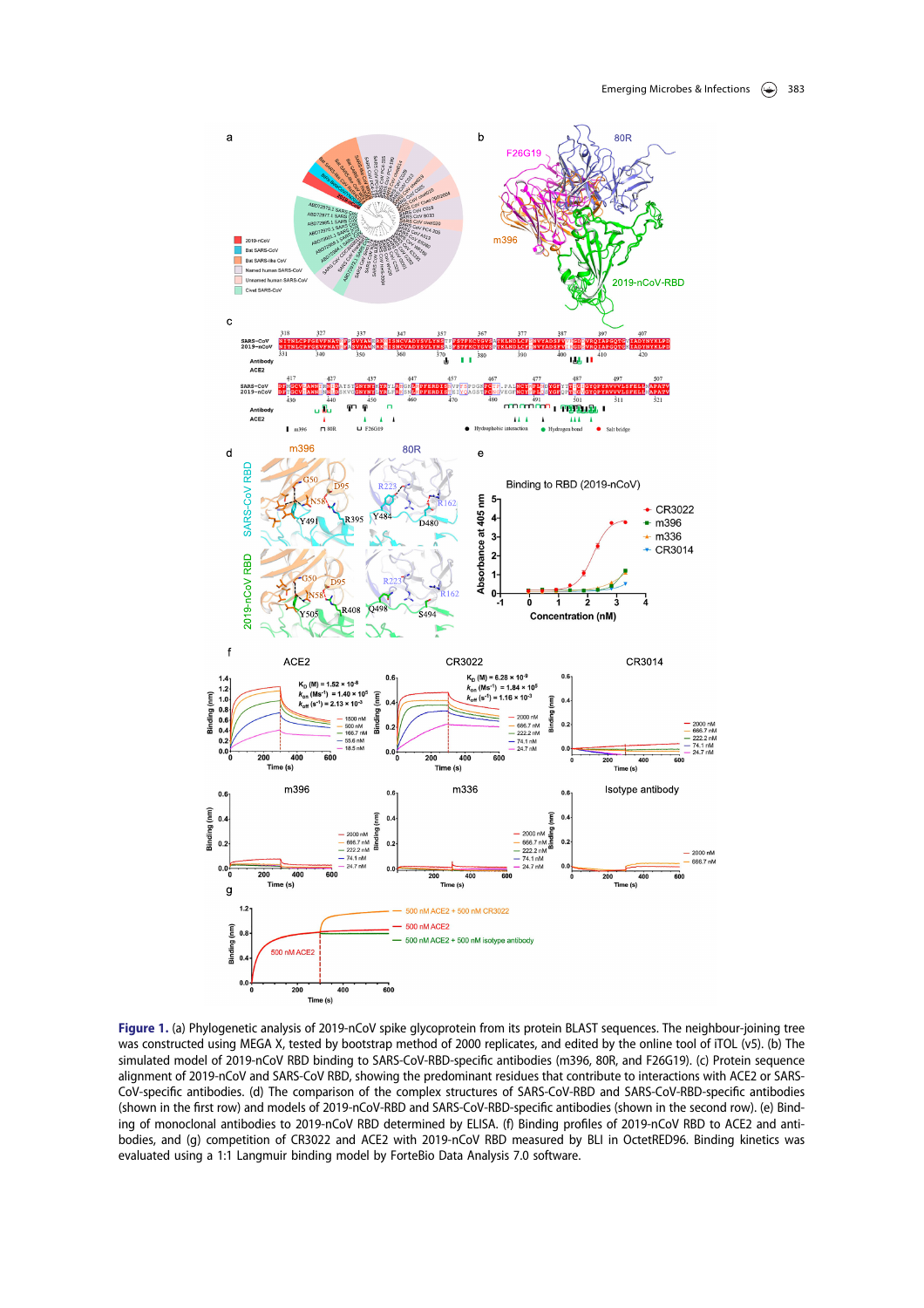antibody m396 as indicated by the complex crystal structure [10] are invariably conserved in 2019-nCoV RBD (Figure 1(d)). In the structure of SARS-CoV-RBD-m396, R395 in RBD formed a salt bridge with D95 of m396-VL. Concordantly, the electrostatic interaction was also observed in the model of 2019-nCoV-RBD-m396, forming by R408 (RBD) and D95 (m396-VL). This analysis suggests that some SARS-CoV-specific monoclonal antibodies may be effective in neutralizing 2019-nCoV. In contrast, the interactions between antibody F26G19 [11] or 80R [12] and the RBD in 2019-nCoV decreased significantly due to the lack of salt bridges formed by R426-D56 in SARS-CoV-RBD-F26G19 or D480-R162 in SARS-CoV-RBD-80R, respectively. Furthermore, while most of the 80R-binding residues on the RBD of SARS-CoV are not conserved on RBD of 2019-nCoV (Figure  $1(c)$ ), it is unlikely that the antibody 80R could effectively recognize 2019-nCoV. Therefore, it is urgent to experimentally determine the cross-reactivity of anti-SARS-CoV antibodies with 2019-nCoV spike protein, which could have important implications for rapid development of vaccines and therapeutic antibodies against 2019-nCoV.

In this study, we first expressed and purified 2019 nCoV RBD protein. We also predicted the conformations of 2019-nCoV RBD and its complex with the putative receptor, human ACE2. Comparison of the interaction between the complex of ACE2 [13] and SARS-CoV RBD and homology model of ACE2 and 2019-nCoV RBD revealed similar binding modes (data not shown). In both complexes, β5–β6 loop and β6–β7 loop form extensive contact, including at least seven pairs of hydrogen bonds, with the receptor. Notably, R426 on the forth α helix in SARS-CoV RBD builds a salt bridge with E329 and a hydrogen bond with Q325 on ACE2. However, the arginine (R426 in SARS-CoV RBD) to asparagine (N439) mutation in 2019-nCoV RBD abolished the strong polar interactions, which may induce a decrease in the binding affinity between RBD and the receptor. Interestingly, a lysine (K417 in 2019-nCoV RBD) replacement of valine (V404 in SARS-CoV RBD) on β6 formed an extra salt bridge with D30 on ACE2, which may recover the binding ability. These data indicate that the RBD in S protein of 2019-nCoV may bind to ACE2 with a similar affinity as SARS-CoV RBD does. Indeed, we measured the binding of 2019-nCoV RBD to human ACE2 by the biolayer interferometry binding (BLI) assay, and found that 2019-nCoV RBD bound potently to ACE2. The calculated affinity  $(K_D)$  of 2019-nCoV RBD with human ACE2 was 15.2 nM (Figure 1(f)), which is comparable to that of SARS-CoV spike protein with human ACE2 (15 nM) [14]. These results indicate that ACE2 could be the potential receptor for the new coronavirus, and that the expressed 2019-nCoV RBD protein is functional [2].

Next, we expressed and purified several representative SARS-CoV-specific antibodies which have been reported to target RBD and possess potent neutralizing activities, including m396 [3], CR3014 [4], CR3022 [5], as well as a MERS-CoV-specific human monoclonal antibody m336 developed by our laboratory [15], and measured their binding ability to 2019-nCoV RBD by ELISA (Figure 1(e)). Surprisingly, we found that most of these antibodies did not show evident binding to 2019-nCoV RBD. To confirm this result, we further measured the binding kinetics using BLI. An irrelevant anti-CD40 antibody was used as a negative control. Similarly, the antibody m396, which was predicted to bind 2019-nCoV RBD (Figure 1(d)), only showed slight binding at the highest measured concentration  $(2.0 \mu M)$ . Further studies are needed to solve the high-resolution structure of 2019-nCoV RBD and understand why it could not be recognized by these antibodies.

Notably, one SARS-CoV-specific antibody, CR3022, was found to bind potently with 2019-nCoV RBD as determined by ELISA and BLI (Figure 1(e,f)). It followed a fast-on ( $k_{on}$  of  $1.84 \times 10^5$  Ms<sup>-1</sup>) and slow-off  $(k<sub>off</sub> of 1.16 \times 10<sup>-3</sup> s<sup>-1</sup>)$  binding kinetics, resulting in a  $K_D$  of 6.3 nM (Figure 1(f)). This antibody was isolated from blood of a convalescent SARS patient and did not compete with the antibody CR3014 for binding to recombinant S protein [5]. To further elucidate the binding epitopes of CR3022, we measured the competition of CR3022 and human ACE2 for the binding to 2019-nCoV RBD. The streptavidin biosensors labelled with biotinylated 2019-nCoV RBD were saturated with human ACE2 in solution, followed by the addition of the test antibodies in the presence of ACE2. As shown in Figure 1(g), the antibody CR3022 did not show any competition with ACE2 for the binding to 2019-nCoV RBD. These results suggest that CR3022, distinct from the other two SARS-CoV antibodies, recognizes an epitope that does not overlap with the ACE2 binding site of 2019-nCoV RBD.

The RBD of 2019-nCoV differs largely from the SARS-CoV at the C-terminus residues (Figure  $1(c)$ ). Our results implied that such a difference did not result in drastic changes in the capability to engage the ACE2 receptor, but had a critical impact on the cross-reactivity of neutralizing antibodies. Some of the most potent SARS-CoV-specific neutralizing antibodies (e.g. m396, CR3014) that target the receptor binding site of SARS-CoV failed to bind 2019-nCoV spike protein, indicating that it is necessary to develop novel monoclonal antibodies that could bind specifically to 2019-nCoV RBD. Interestingly, it was reported that the antibody CR3022 completely neutralized both the wild-type SARS-CoV and the CR3014 escape viruses at a concentration of 23.5 μg/ml, and that no escape variants could be generated with CR3022 [5]. Furthermore, the mixture of CR3022 and CR3014 neutralized SARS-CoV